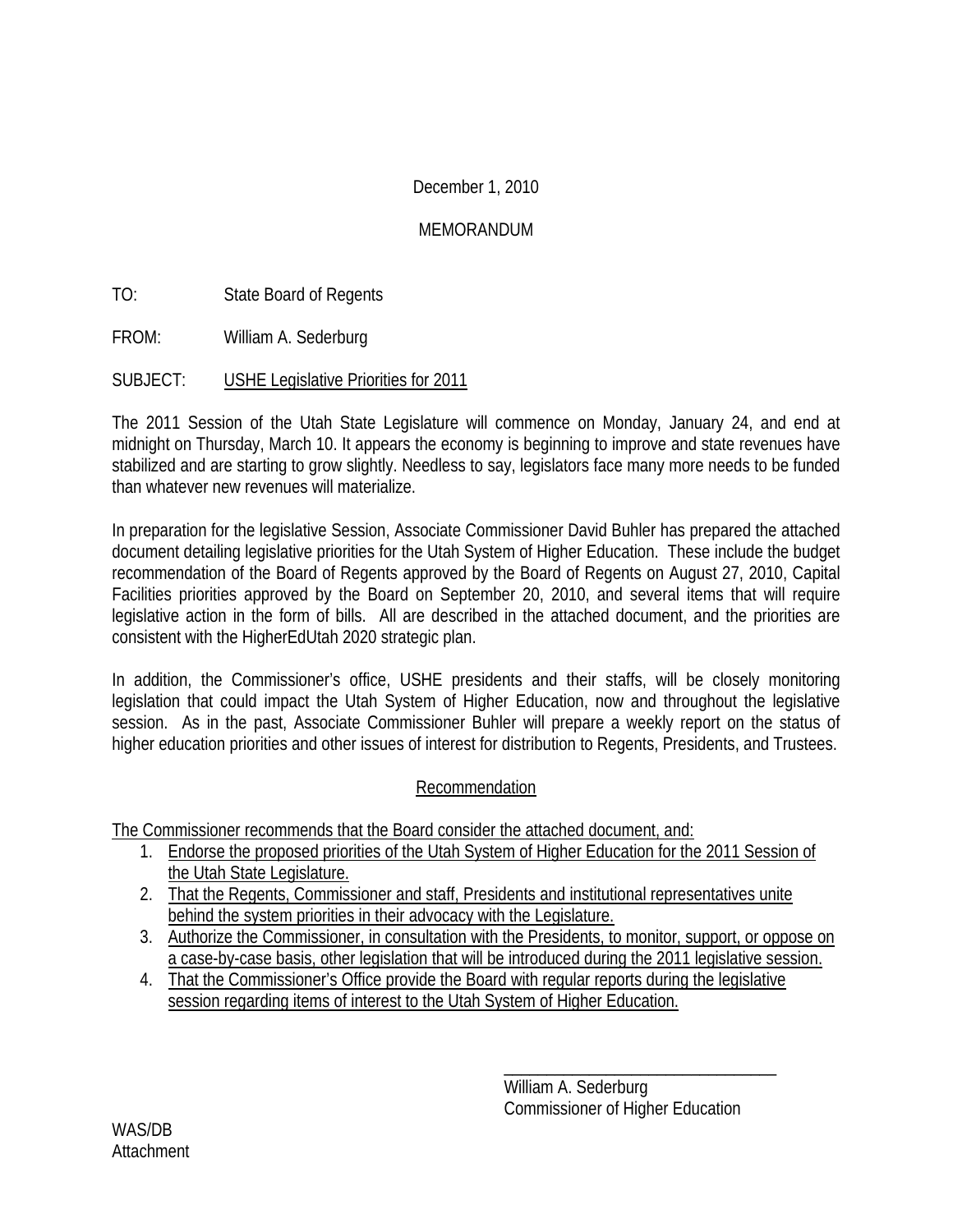

# **2011 Legislative Priorities Summary**

Operating Budget Request Capital Facilities Priorities Legislative Initiatives

## **Overview**

Utah's public colleges and universities have done an incredible job in accommo‐ dating 15,371 new students (FTE) since Fall 2008, while maintaining quality at the same time that state support was reduced by 12.2 percent, or \$93.5 million. More than 150,000 Utahns are enrolled today in USHE institutions as a way to improve their economic prospects and quality of life. We know from numerous national studies that if Utah is to be a leader rather than a laggard in the nation's economic success, support for higher education is crucial for meeting the state's workforce needs.

The Utah State Board of Regents recognizes that the State Legislature and the Governor continue to face tremendous challenges in meeting the myriad of state needs in a time of fiscal uncertainty. And yet, Higher Education is an investment in Utah's future prosperity and economic vitality. The Board of Regents, as recommended by the Commissioner of Higher Education after consultation with USHE Presidents, has prioritized investments in Higher Education that are most critical for continued and future success.

These priorities are categorized as follows: Operation Budget Request, Capital Facilities Request, and System Legislative Priorities.

## **Operating Budget Request (Priority Order)**

|           | • Compensation-for merit increases, as an equal percentage as approved |              |  |
|-----------|------------------------------------------------------------------------|--------------|--|
|           | for K-12 public education and state employees.                         | TBD          |  |
|           | • Enrollment Growth (47% of Unfunded Growth):                          | \$11,500,000 |  |
| $\bullet$ | <b>Regents' Priorities</b>                                             |              |  |
|           | (Participation, Completion, Economic Development)                      | \$11,500,000 |  |
| $\bullet$ | <b>Operational Imperatives (O&amp;M):</b>                              | \$3,780,300  |  |
| $\bullet$ | <b>USHE Programs</b>                                                   |              |  |
|           | (Scholarships, Financial Aid, Libraries, HETI):                        | \$13,064,700 |  |
| $\bullet$ | <b>One-Time Increases (HETI and Libraries):</b>                        | \$1,551,700  |  |
| $\bullet$ | <b>Supplemental Increases (O&amp;M)</b>                                | \$3,809,000  |  |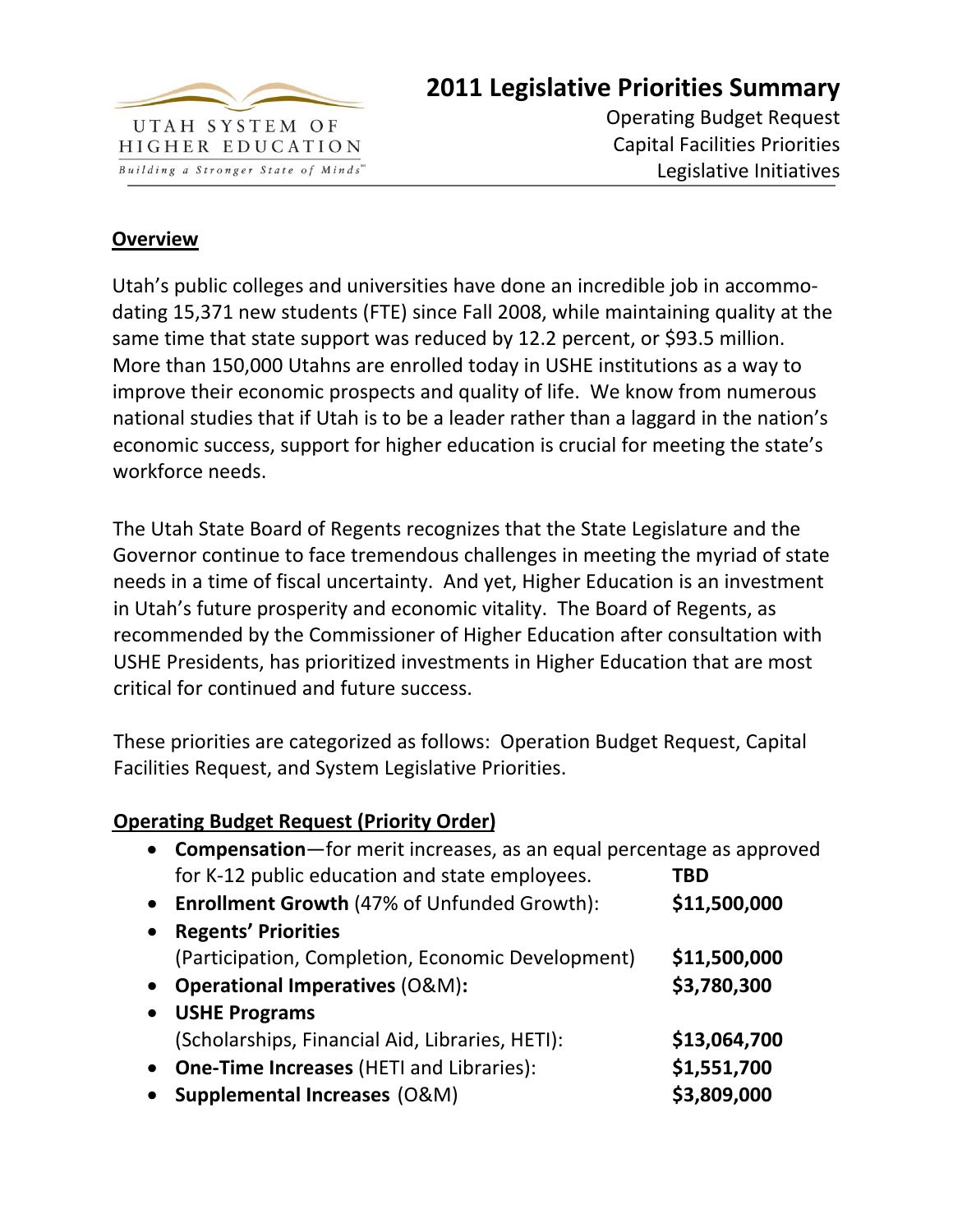# **Capital Development**

Below is the approved list of capital projects as ranked by the Utah State Board of Regents, and one ranked land‐bank request. The amount shown here is the request for state funding. Regents have also approved a number of non‐state funded projects; additional land‐bank requests that have not been prioritized are not included on this list.

| <b>Priority</b>                      | <b>Project</b>                                          | <b>State Funds</b> |  |
|--------------------------------------|---------------------------------------------------------|--------------------|--|
|                                      | UofU- Utilities Distribution Infrastructure Replacement | \$50 million       |  |
| 2                                    | USU- Fine Arts Complex Addition & Renovation            | \$20.3 million     |  |
| 3                                    | USU-CEU- Fine Arts Complex Addition & Renovation        | \$22 million       |  |
| 4                                    | WSU- Classroom Bldg. & Central Plant (Davis)            | \$30.9 million     |  |
| 5                                    | USU- Business Building Addition and Remodel             | \$40 million       |  |
| 6                                    | <b>SUU- New Business Building</b>                       | \$12 million       |  |
| 6                                    | Snow- Science Building Remodel & Addition               | \$11.8 million     |  |
| <b>Prioritized Land Bank Request</b> |                                                         |                    |  |
|                                      | <b>SLCC- Herriman Branch Campus Site</b>                | \$19.75 million    |  |

# **Key Legislation**

The Commissioner's Office is working with the following sponsors, who have agreed to introduce legislation to advance the Regents' priorities:

- **Higher Education Success Stipend Program,** to be sponsored by Senator Wayne Niederhauser.
	- o Changes the name of Utah's financial aid program from "Utah Centennial Opportunity Program for Education" (UCOPE) to "Success Stipends."
	- o Clarifies that assistance is provided after student, family, federal assistance, and scholarships are used.
	- o Adds accountability measures.
	- o Makes technical and "clean‐up" changes.
	- **Higher Education Mission‐Based Funding,** to be sponsored by Senator Steve Urquhart.
		- o Implements the recommendations of the USHE Mission‐Based Funding Task Force.